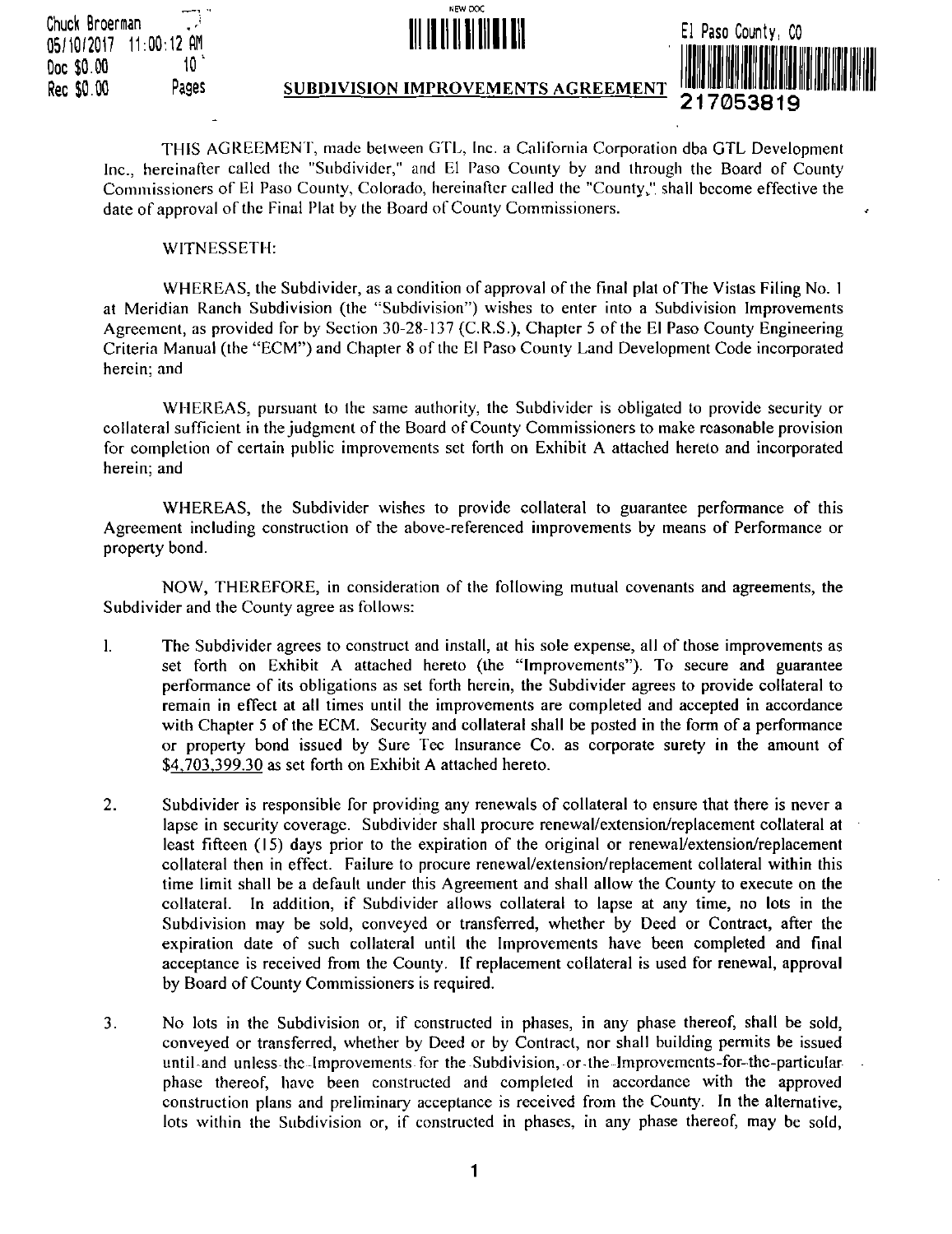conveye<sup>d</sup> or transferred and / or have building permits issued upon receipt of collateral acceptable to the County, pursuant to this Agreement, which is sufficient to guarantee construction of the Improvements, identified by <sup>p</sup>hase if applicable, in the attached Exhibit <sup>A</sup>.

- There are no Regional Park Fees due for the The Vistas Filing No. <sup>I</sup> at Meridian Ranch, in accordance with the Development and Park Lands Agreement adopted pursuant to Resolution No. <sup>14</sup>-<sup>1313</sup> and recorded in the records of the El Paso County Clerk and Recorders Office at Reception No. 21407541 4.
- The Subdivider agrees that all of the Improvements shall be constructed in compliance with the following: 5.
	- All laws, resolutions and regulations of the United States, State of Colorado, El Paso County and its various agencies, affected special districts and/or servicing authorities. a.
	- Such other designs, drawings, maps, specifications, sketches and other matter submitted to and approved by any of the above-stated governmental entities. b.
- All Improvements shall be completed by the Subdivider, meeting all applicable standards for preliminary acceptance, within 24 (twenty-four) months from the date of notice to proceed in the Construction Permit for the Subdivision, or Phase of the Subdivision. If the Subdivider determines that the completion date needs to be extended, the Subdivider shall submit <sup>a</sup> written reques<sup>t</sup> for <sup>a</sup> change in the completion date to the ECM Administrator at least <sup>90</sup> days in advance of the required completion date. The reques<sup>t</sup> shall include the reasons for the requested change in completion date, the proposed new completion date, and prove collateral is in <sup>p</sup>lace to cover the extension time requested. The completion date for the Subdivision or Subdivision Phase may be extended one time, for <sup>a</sup> period no longer than <sup>6</sup> months at the discretion of the ECM Administrator. Any additional requests for extension of the completion date will be scheduled for hearing by the Board of County Commissioners. The ECM Administrator or the Board of County Commissioners may require an adjustment in the amount of surety to take into account any increase in cost due to the delay including inflation. **6.**
- It is mutually agreed, pursuant to the provisions of Section 30-28-<sup>137</sup> (3) C.R.S., that the County or any purchaser of any lot, lots, tract or tracts of land subject to <sup>a</sup> <sup>p</sup>lat restriction which is the security portion of this Subdivision Improvements Agreement shall have the authority to bring an action in any District Court to compe<sup>l</sup> the enforcement of this Subdivision Improvements Agreement on the sale, conveyance, or transfer of any such lot, lots, tract or tracts of land or of any other provision of this article. Such authority shall include the right to compel rescission of any sale, conveyance, or transfer of any lot, lots, tract or tracts of land contrary to the provisions of any such restrictions set forth on the <sup>p</sup>lat or in any separate recorded instrument, but any such action shall be commenced prior to the issuance of <sup>a</sup> building permit by the County where so required or otherwise prior to commencement of construction on any such lot, lots, tract or tracts of land. 7.
- It is further mutually agreed that, pursuant to the provisions of Section 30-28-137 (2) C.R.S., and Chapter 5 of the ECM, as Improvements are completed, the Subdivider may apply to the Board of County Commissioners for <sup>a</sup> release of par<sup>t</sup> or all of the collateral deposited with said Board. Upon inspection and approval, the Board shall release said collateral. The County agrees to respond to an-inspection-request-in-a-reasonable-time-upon-receipt-of-the-request:--If-the-Boarddetermines that any of such Improvements are not constructed in substantial compliance with specifications, it shall furnish the Subdivider <sup>a</sup> list of specific deficiencies and shall be entitled to withhold collateral sufficient to ensure such substantial compliance. If the Board of County **8**.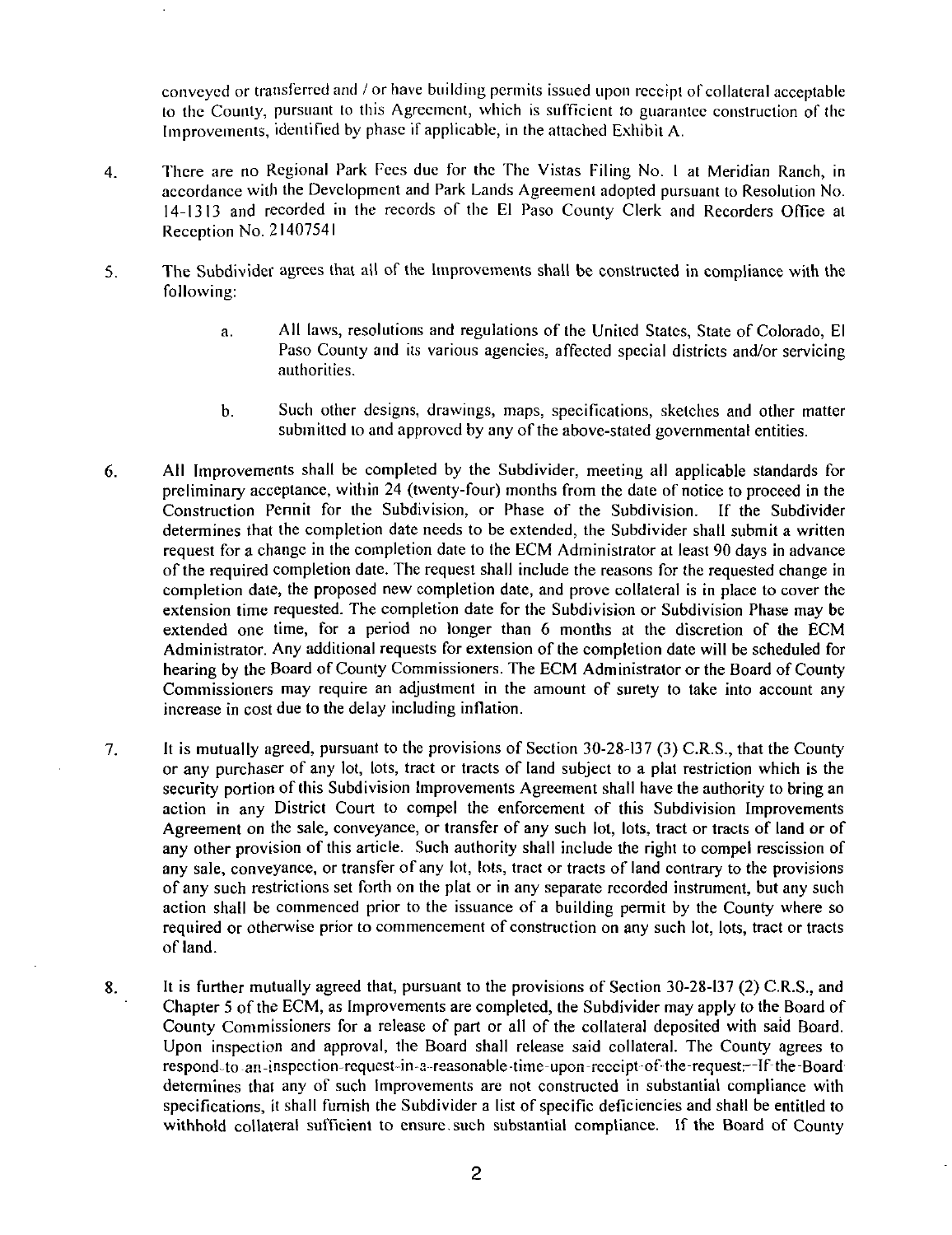Commissioners determines that the Subdivider will not construct any or all of the Improvements in accordance with all of the specifications, the Board of County Commissioners may withdraw and employ from the deposit of collateral such funds as may be necessary to construct the Improvements in accordance with the specifications.

- Gieck Basin Drainage Fee is SO.00 and Bridge Fees will be \$0.00, Haegler Basin Drainage Fee is \$10,358.00 and Bridge Fees will be \$ <sup>1</sup> ,528.00. 9.
- The Subdivider agrees, and both parties acknowledge that the construction of the Improvements shall follow the inspection, collateral, and acceptance process that is identified in Chapter 5 of the ECM. This is to include among other things, a Preliminary Acceptance process, replacement of performance collateral with appropriate Warranty collateral at that time, and a 2 year warranty period prior to Final acceptance. Where any inconsistency exists between Chapter 5 of the ECM and the Land Development Code with respect to these inspections, collateral and acceptance processes, the ECM is the controlling document. 10**.**
- Through the review process of the application for The Vistas Filing No. <sup>I</sup> at Meridian Ranch, the Traffic Impact Study (herein after TIS) identified that a southbound left-turn lane and right-turn lane are warranted on Eastonville Road approaching Stapleton Drive based on the short-range horizon analysis. The Eastonville Road corridor is included on the Pikes Peak Rural The Eastonville Road corridor is included on the Pikes Peak Rural Transportation Authority (PPRTA) 2015-2024 capital project list "A," and the County anticipates advancing a project to the design phase in 2017. If the Subdivider were to install the short-term improvements identified in the TIS, it is anticipated that such improvements would need to be removed and reconfigured with the forthcoming project. In lieu of constructing the southbound left-turn lane and right-turn lane identified in the TIS, the parties agree that the Subdivider shall provide an alternative contribution by instead providing construction drawing for the Eastonville Road Improvements from the Eastonville Road/Stapleton Drive intersection to the Eastonville Road/Rex Road intersection. Thus, the parties agree that such required road improvements ("Eastonville Road Improvements") shall be designed and constructed as follows: **I I .**
	- a. Within six (6) months after the County delivers the survey work necessary for the design process pursuant to subsection (b) below, the Subdivider will design and prepare, at its sole expense, construction drawings and other required supporting documents necessary to advertise for the construction of the Eastonville Road Improvements (to include intersection improvements, paving, drainage improvements, and all other required construction documents in accordance with the Engineering Criteria Manual) from the Eastonville Road/Stapleton Drive intersection to the future Eastonville Road/Rex Road intersection. Thereafter, the Subdivider will submit such construction drawings for approval by the County Engineer, which process shall be completed within six (6) months, and, upon approval by the County Engineer of such designs and construction drawings, the Subdivider shall provide them to the County, at which time they shall become the sole property of the County. The timelines set forth in this paragraph may be amended by written agreement signed by the County Engineer and the Subdivider.
	- b. The County will undertake all the survey work necessary for the design process described in subsection (a) above, including but not limited to design survey, utility potholing survey, as well as right-of-way plans and any required staking for property acquisition.
	- c. Completion of the Subdivider's obligations set forth in subsection (a) above shall satisfy all current and future obligations with respect to the southbound left-turn lane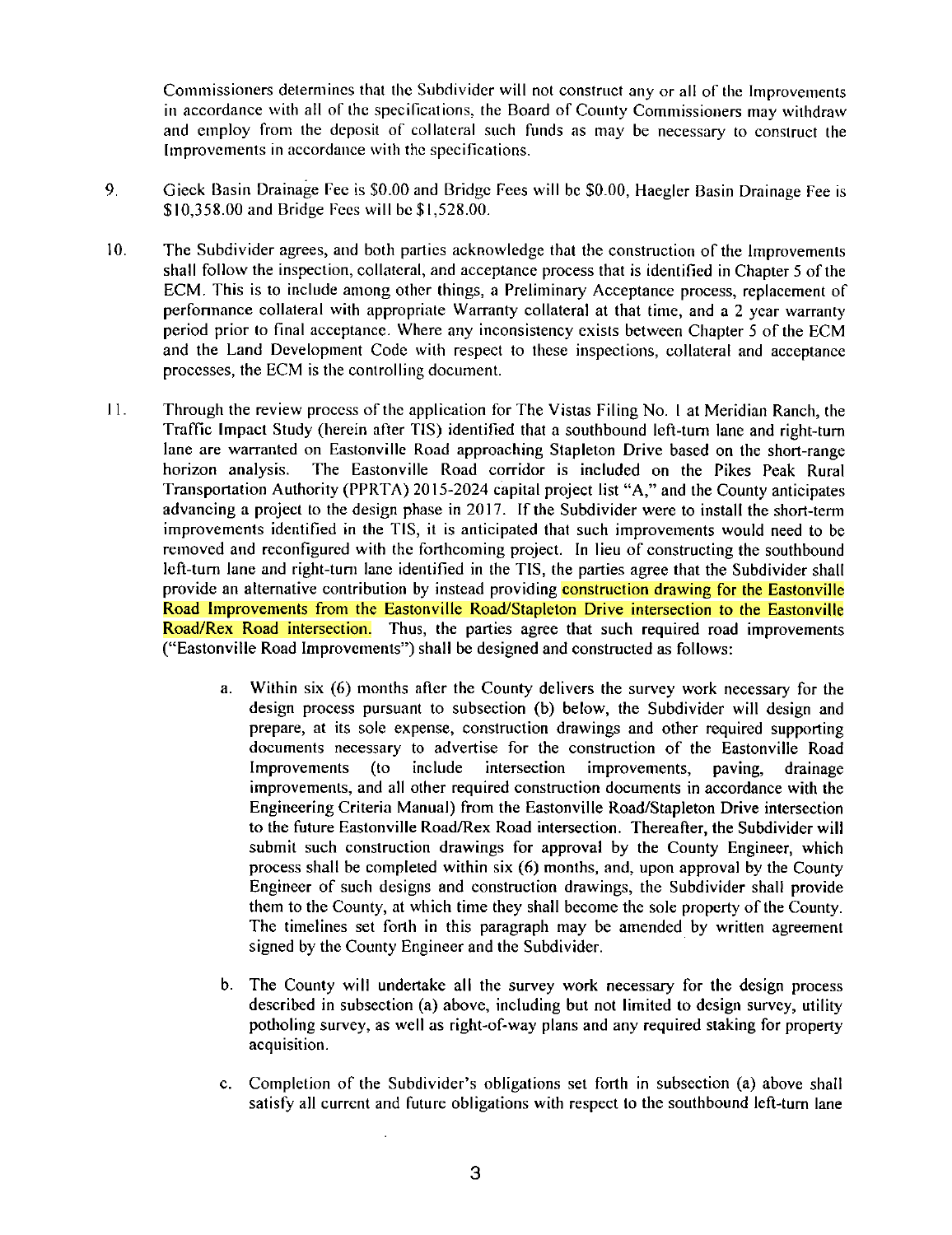and right-lurn lane warranted on Eastonville Road associated with development of The Vistas Filing No. <sup>I</sup> at Meridian Ranch.

- In order to meet its obligation toward certain Woodmen Road improvements, the Subdivider has included The Vistas Filing No. <sup>I</sup> at Meridian Ranch into the boundaries of the Woodmen Road Metropolitan District. The Subdivider will be responsible for payment of certain platting fees at the time of plat recording; building permit fees; and property tax assessments over time; pursuant to the Woodmen Road Metropolitan District requirements. 12**.**
- The Subdivision is included within the boundaries of the Woodmen Road Metropolitan District and shall not be required to participate in the El Paso County Road Impact Fee Program, in accordance with the provisions of the First Amendment to the Intergovernmental Agreement concerning Woodmen Road adopted pursuant to Resolution No. 13-041. 13.
- The Subdivider agrees to provide the County with a title insurance commitment at time of final platting evidencing that fee simple title of all lands in the Subdivision is vested with the Subdivider. 14.
- The County agrees to approval of the final plat of The Vistas Filing No. <sup>1</sup> at Meridian Ranch Subdivision subject to the terms and conditions of this Agreement. 15.
- Parties hereto mutually agree that this Agreement may be amended from time to time provided that such amendment is in writing and signed by all parties hereto. 16.
- The terms and conditions hereof, and the subsequent performance hereunder, shall be construed and controlled by the laws of the State of Colorado. 17.
- 18. This Agreement shall take effect on the day and year below written.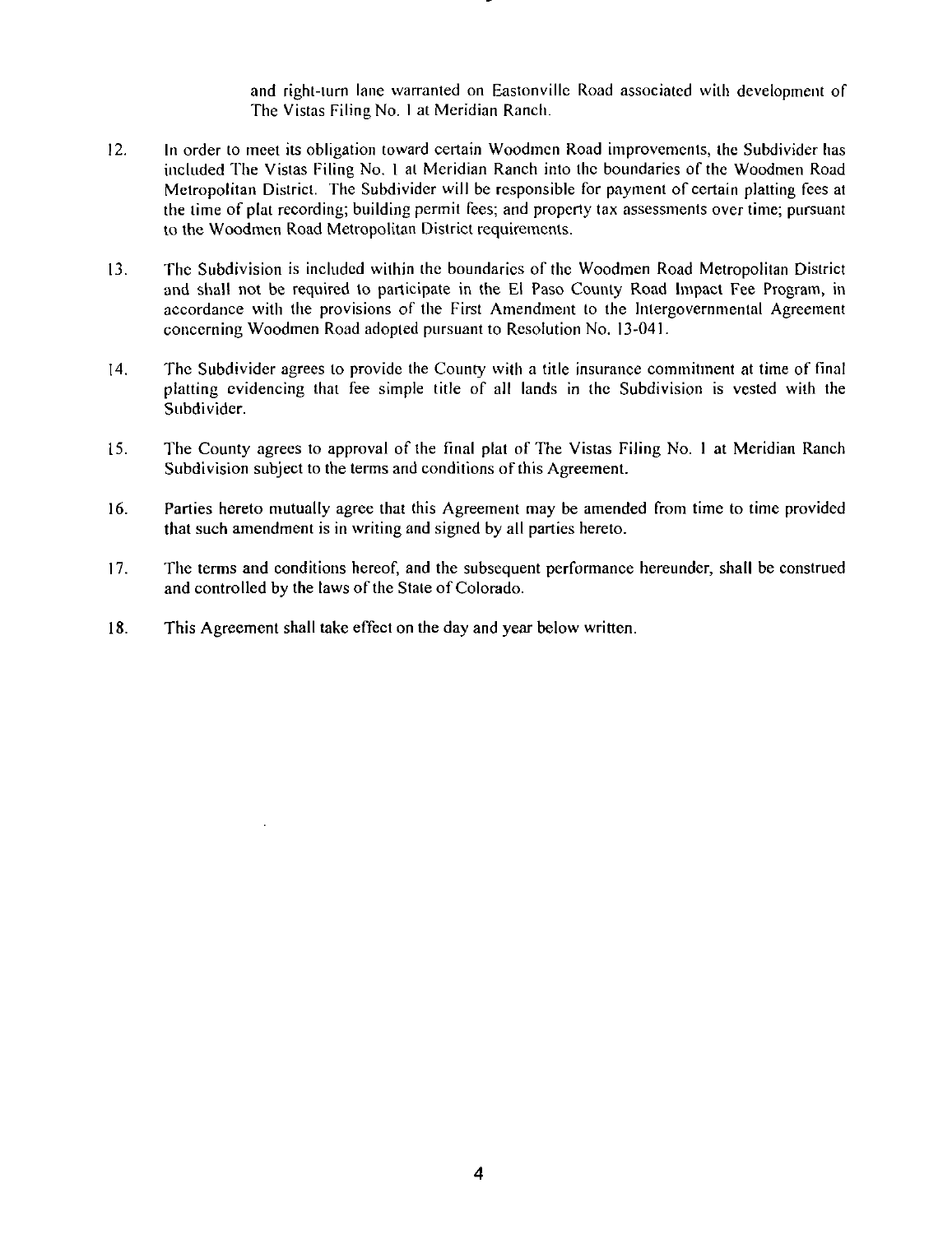IN WITNESS WHEREOF, the parties have hereunto set their hands and seals the day and year below written.

|                                                                             | BOARD OF COUNTY COMMISSIONERS OF<br>EL PASO COUNTY, COLORADO                                                                                                                                    |
|-----------------------------------------------------------------------------|-------------------------------------------------------------------------------------------------------------------------------------------------------------------------------------------------|
| 11.15.2016<br>(Date Final Plat Approved)                                    | By<br>Darryl G<br>ean.                                                                                                                                                                          |
| Chuck Broemhan<br>County Clerk and Recorder                                 |                                                                                                                                                                                                 |
| <b>STATE OF COLORADO</b>                                                    |                                                                                                                                                                                                 |
| <b>COUNTY OF EL PASO</b>                                                    | S.S.                                                                                                                                                                                            |
| $\tau$ rul Blenn<br>attested to by Chuck Broerman, County Clerk & Recorder. | The foregoing instrument was acknowledged before me this $\frac{QH_1}{d}$ day of $\frac{Ml}{d}$ ( $\frac{Ml}{d}$ , 2017, by<br>as <u>President</u> of the Board of County Commissioners, and as |
| Witness my hand and official seal.                                          |                                                                                                                                                                                                 |

Manda Ferre Jubes

 $\hat{\mathcal{A}}$ 

 $\alpha$ 

| WANDA RENEE FORBES<br>NOTARY PUBLIC<br>STATE OF COLORADO        |  |
|-----------------------------------------------------------------|--|
| NOTARY ID 20154032565<br>IMY COMMISSION EXPIRES AUGUST 18, 2019 |  |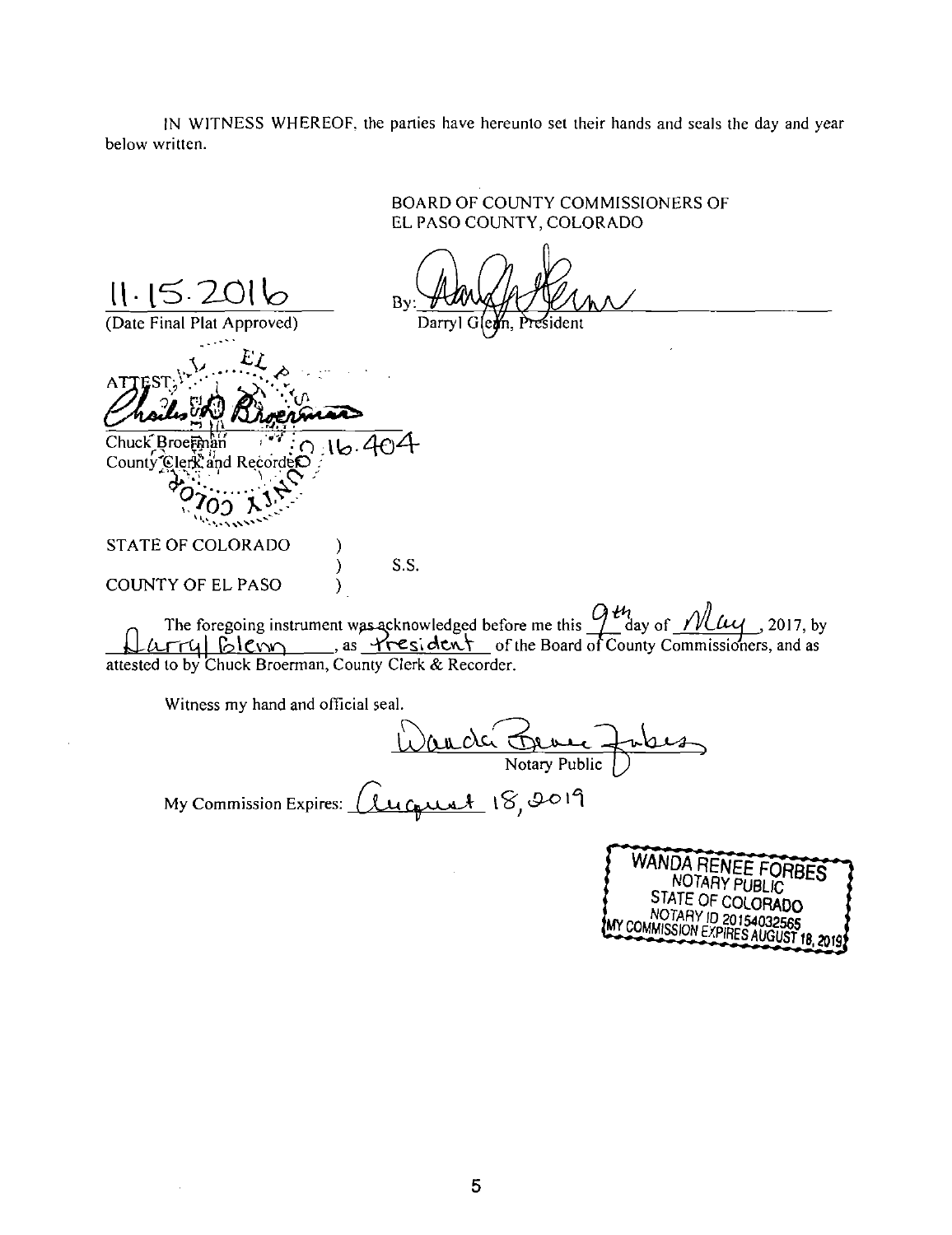GTL DEVELOPMENT INC.

By Raul Guzman,  $\sqrt{ }$ ice President

State of California County of San Diego

Subscribed, sworn to (or affirmed) before me on this  $\frac{2 + 1}{2}$  day of  $\frac{A}{A}$   $\alpha$ . by Raul Guzman, who proved to me on the basis of satisfactory evidence to be the person who appeared before me. **,** <sup>2017</sup>**,**

My commission expires: July 26, 2019

**NANCY C, LANE** *V* **• Commission # 2117968 b**<br> **Notary** Public **•** California **2 2 Sommission # 2117968<br><b>Notary Public - California**<br>San Diego County **glresJul Mv Comm. Ex 26, <sup>20191</sup>** *l*

Notary Public

 $\sim 10^7$ 

 $\cdot$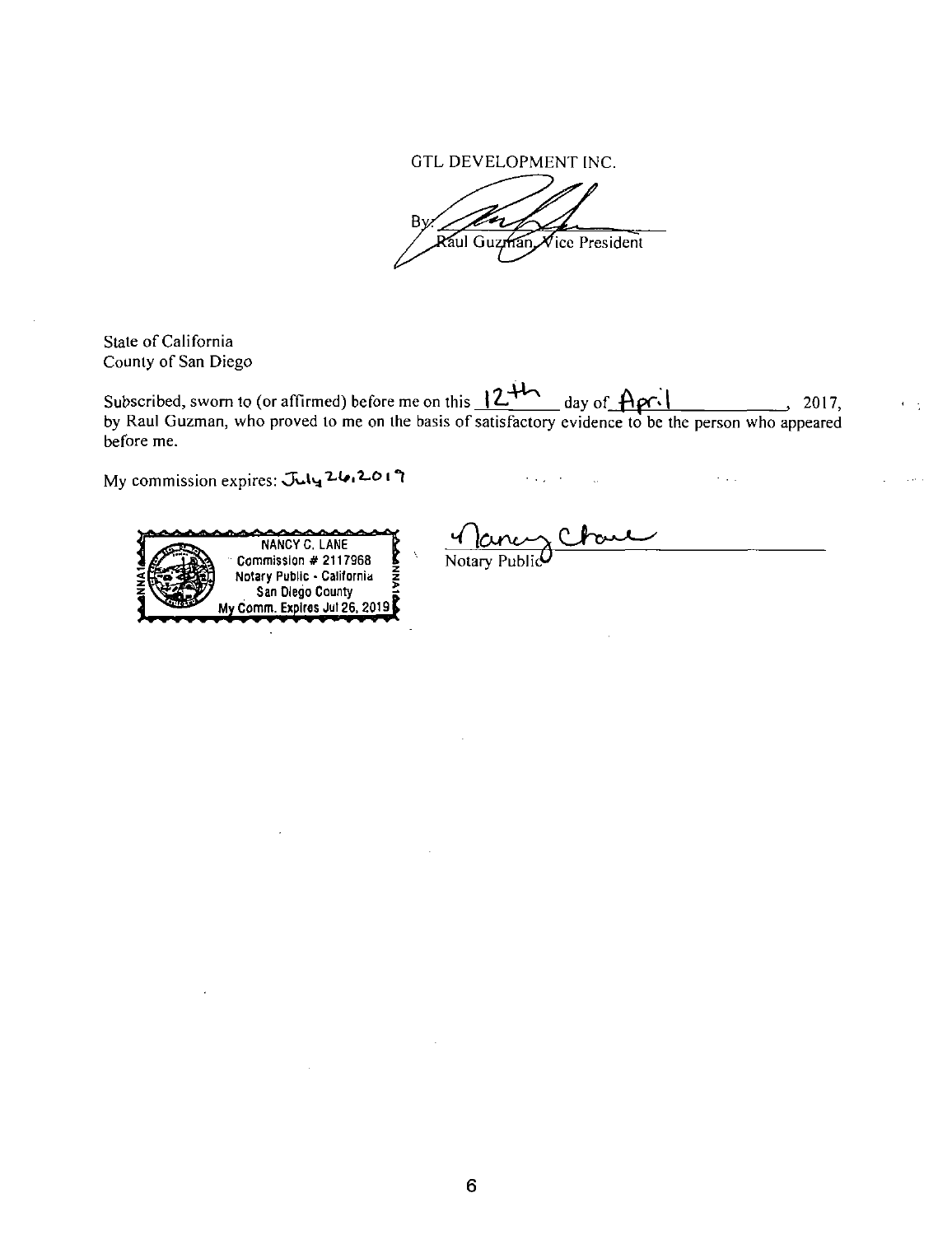

## 2015 Financial Assurance

## 3/17/2015

## Estimate Form (with pre-plat construction)

| <b>Project Information</b>                                                          |            |              |              |    |                    |     |    |              |              |     |            |
|-------------------------------------------------------------------------------------|------------|--------------|--------------|----|--------------------|-----|----|--------------|--------------|-----|------------|
| The Vistas Filing 1 at Meridian Ranch                                               |            |              |              |    | 4/13/2017          |     |    |              |              |     |            |
| Project Name                                                                        |            |              |              |    | Date               |     |    |              |              |     |            |
| Section 1 - Grading and Erosion Control BMPs                                        | Quantity   | <b>Units</b> |              |    | Price              |     |    |              | %<br>Complet |     | Remaining  |
| Earthwork"                                                                          | 288.500.00 | CY           | o            | s  | \$5                | $=$ | s  | 1,442,500.00 | 80           | \$. | 288,500.00 |
| Permanent Seeding*                                                                  | 69.20      | lac          | o            | s  | \$582              | =   | 1  | 40,274.40    | 50           | \$  | 20,137.20  |
| Mutching*                                                                           | 69.20      | AC.          | ¢            | s  | \$507              | =   | S  | 35.084.40    | 50           | \$  | 17,542.20  |
| Permanent Erosion Control Blanket"                                                  |            | SY           | G)           | s. | \$6                | =   | £  |              |              | s   |            |
| Temporary Erosion Control Blankel                                                   |            | 'sY          | o            | \$ | \$3                |     | \$ |              |              | \$  |            |
| Vehicle Tracking Control                                                            | 1.00       | İΕA          | ۰            | S  | \$1.625            | $=$ | s  | 1,625.00     |              | \$  | 1.625.00   |
| Safoty Fence                                                                        |            | LF           | ¢            | \$ | \$3                | =   | \$ |              |              | \$  |            |
| <b>Sill Fence</b>                                                                   | 3,630.00   | ١Ŀ۴          | ◎            |    | \$4                | =   | \$ | 14,520.00    |              | \$  | 14,520.00  |
| <b>Temporary Seeding</b>                                                            |            | <b>AC</b>    | Ø            | ŝ  | \$485              | ÷,  | s  |              |              | \$  |            |
| Temporary Mulch                                                                     |            | <b>AC</b>    | Õ            | \$ | \$507              | $=$ | S  |              |              | \$  |            |
| <b>Erosion Bales</b>                                                                | 222.00     | EA           | ¢            | s  | \$21               | =   | \$ | 4,662.00     |              | \$  | 4,662.00   |
| Erosion Logs                                                                        |            | LF           | ⊚            |    | \$6                | =   | s  |              |              | \$  |            |
| Rock Ditch Checks                                                                   |            | EА           | $\mathbf{0}$ | \$ |                    | $=$ | \$ |              |              | \$  |            |
| <b>Inlet Protection</b>                                                             | 11.00      | lЕA          | ۰            | \$ | \$153              | ≃   | \$ | 1,583.00     |              | \$  | 1,683.00   |
| Sediment Basin                                                                      |            | EA           | ۰            | \$ | \$1,625            | =   | \$ |              |              | \$  |            |
| Concrote Washout Basin                                                              | 1.00       | lEA.         | ¢            | \$ | \$776              | $=$ | s  | 776.00       |              | \$  | 776.00     |
|                                                                                     |            |              | Ф            |    |                    | Ξ   | \$ |              |              | \$  |            |
| * specified items subject to defect warranty financial                              |            |              |              |    |                    |     |    |              |              |     |            |
| assurance. A minimum of 20% to be retained up to<br>preliminary acceptance process. |            |              |              |    | Section 1 Subtotal | 큰   | s  | 1,541,124.80 |              | s   | 349.445.40 |

| Section 2 - Public Improvements**           | Quantity  | Units     |           |    | Price     |          |    |            | %<br><b>Complet</b> |     | Remaining  |
|---------------------------------------------|-----------|-----------|-----------|----|-----------|----------|----|------------|---------------------|-----|------------|
| Roadway Improvements                        |           |           |           |    |           |          |    |            |                     |     |            |
| Construction Traffic Control                |           | lls       | o         | s  |           | $=$      | s  |            |                     | \$  |            |
| Aggregate Base Course (6" @ 150 lbs/cu.ft.) | 11,149.00 | Tons      |           | 5  | \$18      | =        | ŝ  | 200,682.00 |                     | \$  | 200,682.00 |
| Asphalt Pavement (3" @ 145 lbs/cu.ft.)      | 5,389.00  | Tons      | Ф         | s  | \$65      | =        |    | 350,285.00 |                     | \$  | 350,285.00 |
| Raised Modian, Pavod                        |           | <b>SF</b> | ٥         | S  | 57        | $=$      |    |            |                     | \$  |            |
| Electrical Conduit, Size =                  |           | LF        | ø۱        | s  | \$14      | - 1      | £. |            |                     | \$  |            |
| Traffic Signal, complete intersection       |           | lΕ۸       | ٥ļ        | s  | \$250,000 | ≃        | S  |            |                     | \$  |            |
| Regulatory Sign                             | 13.00     | İΕA       | $\circ$   | s  | \$100     | =        | 5  | 1,300.00   |                     | \$  | 1,300.00   |
| Advisory Sign                               | 0.00      | lЕA       | Φ         | s  | \$100     | ≃        |    | 800.00     |                     | \$  | 800.00     |
| Guldo/Stroet Name Sipn                      | 26.00     | EA        | ۰         |    | \$100     |          | S  | 2,600.00   |                     | \$  | 2,600.00   |
| <b>Epoxy Pavement Marking</b>               | 2,143.00  | !sF       | ۰         | \$ | \$12      | $=$      | s  | 25,716.00  |                     | \$. | 25,716.00  |
| Thormoplastic Pavemont Marking              | 136.00    | ISF       | ٥         | s  | \$22      | Ξ        |    | 2,992.00   |                     | \$  | 2,992.00   |
| Barricado - Type 3                          | 2.00      | ١E٨       | $\bullet$ | s  | \$115     |          |    | 230.00     |                     | \$  | 230.00     |
| Delineator (Type I)                         |           | lE.       | @۱        |    | \$21      | =        | s  |            |                     | \$  |            |
| Curb and Gutter, Type C (Ramp)              | 11,324.00 | łЦF       | ø۱        | \$ | \$21      | $\equiv$ | s  | 237,604.00 |                     | \$  | 237,804.00 |
| Curb and Gutter, Type A (6" Vortical)       | 6,264.00  | luF.      | اہ        | s  | \$16      | u,       |    | 100,224.00 |                     | \$  | 100,224.00 |
| Curb and Gutter, Type B (Median)            |           | ١F        | @]        | s  | \$13      | =        |    |            |                     | \$  |            |
| 5' Pedestrian Ramp                          | 281.20    | ls۲       | ø۱        | \$ | \$108     | =        | s  | 30,369.60  |                     | \$  | 30,369.60  |
| 6 Pedestrian Ramp                           | 72.00     | lsv       | ۰         | s  | \$108     | =        | £  | 7,776.00   |                     | \$  | 7,776.00   |
| Mid Block Pedastrian Ramo                   | 90.80     | lsy       | ۰         | s  | \$108     | =        |    | 9,806.40   |                     | \$  | 9,806.40   |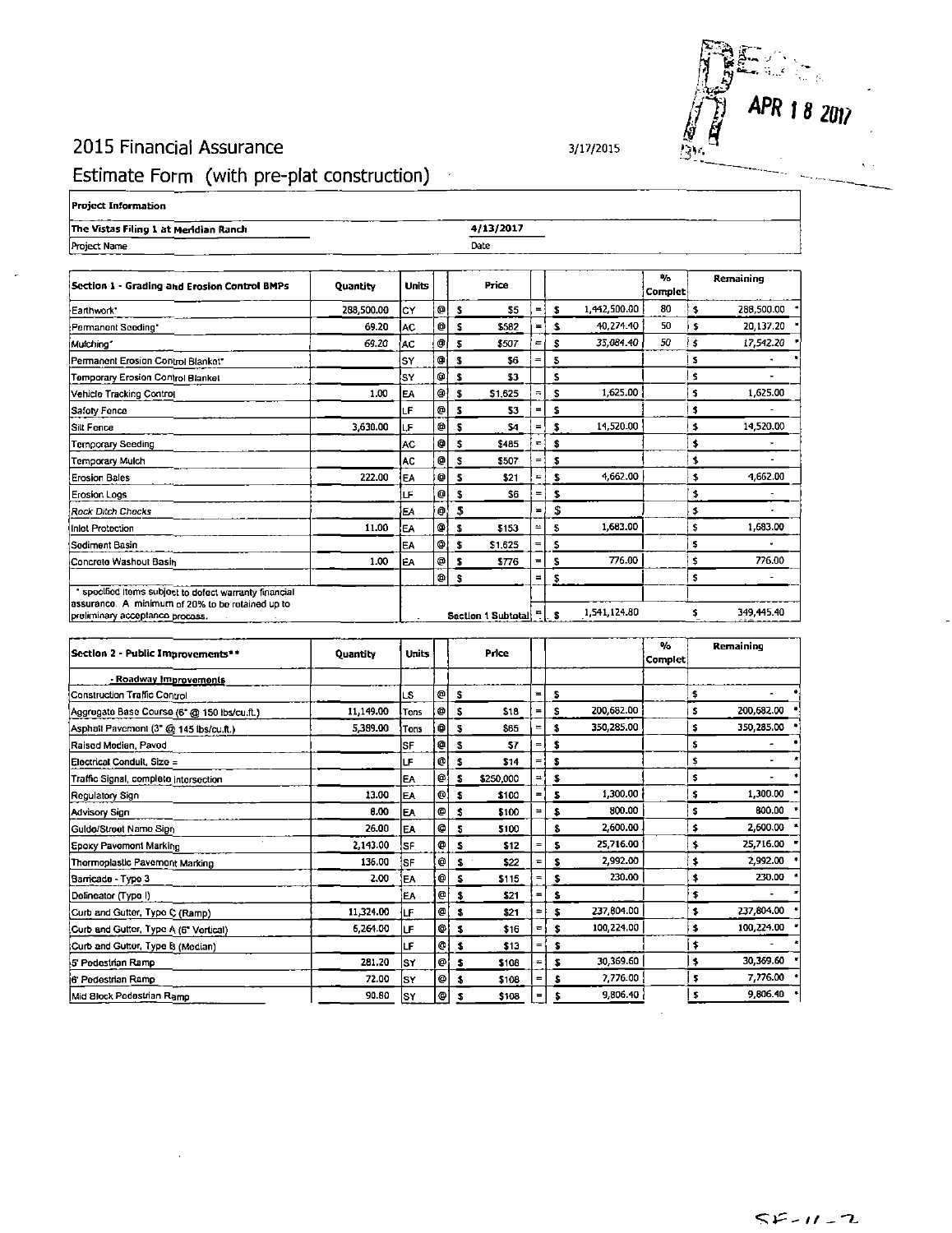| Cross Pan                                                                                                  | 224.40 | ls٧       | ©  | \$ | \$53               |                | ŝ                    | 11,893.20    |    | \$                       | 11,893.20       |
|------------------------------------------------------------------------------------------------------------|--------|-----------|----|----|--------------------|----------------|----------------------|--------------|----|--------------------------|-----------------|
| Curb Chase                                                                                                 |        | ΈΑ        | ۰  | \$ | \$1,300            |                | \$                   |              |    | \$                       |                 |
|                                                                                                            |        |           |    |    |                    |                |                      |              |    |                          |                 |
| - Storm Drain Improvements                                                                                 |        |           |    |    |                    |                |                      |              |    |                          |                 |
| Concrete Box Culvert (M Standard), Size (W x H )                                                           |        | ΙLΕ       | Ф  | \$ |                    | $\equiv$       | s                    |              |    | \$                       | $\blacksquare$  |
| Size<br>Reinforced Concrete Pipe (RCP)                                                                     |        | ١LF       | ¢  | \$ |                    |                | s                    |              |    | \$                       |                 |
| 18" Reinforced Concrete Pipe                                                                               | 68.00  | LF        | ⊜  | z  | \$69               | $=$            | s                    | 4,692.00     |    | s                        | 4.692.00        |
| 24° Reinforced Concrete Pipe                                                                               | 54.00  | ΙLΕ       | o  | \$ | \$04               | =              | \$                   | 4,536.00     | 50 | s                        | 2 268.00        |
| 30" Reinforced Concrete Pipe                                                                               | 28.00  | LF        | ⊕  | s  | \$94               | $\equiv$       | s                    | 2,632.00     | 80 | \$                       | 526.40          |
| 36" Reinforced Concrete Pipe                                                                               | 56.00  | LF        | ø  | \$ | \$124              |                | s                    | 6,944.00     | 80 | \$                       | 1,388.80        |
| 42" Reinforced Concrete Pipe                                                                               | 697.00 | LF        | ¢  | 2  | \$134              | $=$            | s                    | 93,398.00    |    | \$                       | 93,398.00       |
| 48" Reinforced Concrete Pipo                                                                               | 991.00 | LF        | ⊚  | s  | \$178              |                | \$                   | 176,398.00   | 80 | \$                       | 35,279.60       |
| 48*<br>Flared End Section (FES) RCP                                                                        | 2.00   | EA        | ٥  | s  | 650                | $\equiv$       | \$                   | 1,300.00     | 50 | \$                       | 650.00          |
| End Treatment - Cutoff Wall                                                                                | 2.00   | EA.       | ⊚  | s  | 1,000              |                | \$                   | 2,000.00     |    | \$                       | 2,000.00        |
| Curb Inlet (Type R) L=5, Depth < 5 feet                                                                    |        | EA        | ø  | 2  | \$3,791            |                | $\mathbf{S}$         |              |    | \$                       |                 |
| Curb Inlet (Type R) L=5, 5-10 Depth                                                                        | 1.00   | EA        | ۵  | s  | \$5,044            |                | \$                   | 5,044.00     | 80 | \$                       | 1,008.80        |
| Curb Inlet (Type R) L =5' , <mark>10'-15'</mark> Depth                                                     |        | EA        | ⊚  | \$ | \$6,027            | r.             | \$                   |              |    | s                        |                 |
| Curb Inlet (Type R) L =10', Depth < 5 feet                                                                 |        | EA        | ۰  | s  | \$5,528            |                | 3                    |              |    | \$                       | ÷,              |
| Curb Inlet (Type R) L =10' 5'-10' Depth                                                                    | 4.00   | EA        | ø  | \$ | \$6,694            |                | \$                   | 26,776.00    | 75 | \$                       | 6,694.00        |
| Curb Inlet (Type R) L = 10' 10' 15' Depth                                                                  |        | EA        | ø  | \$ | \$7,500            |                | s                    |              |    | ś                        |                 |
| Curb Inlet (Type R) L = 15' Depth < 5 feet                                                                 |        | EA        | ø  | \$ | \$7,923            | =              | \$                   |              |    | \$                       |                 |
| Curb Inlet (Type R) L =15', 5'-10' Depth                                                                   | 1.00   | EA        | Ф  | \$ | \$8,000            | $=$            | S                    | 8.000.00     |    | \$                       | 8,000.00        |
| Curb Inlet (Type R) L =15' 10'-15' Dopth                                                                   |        | EA        | ø  | \$ | \$8,800            |                | s                    |              |    | \$                       |                 |
| Curb Inlet (Type R) L =20" , Dopth < 5 feet                                                                |        | EA        | Θ  | s  | \$8,000            |                | s                    |              |    | \$                       |                 |
| [Curb Inlet (Type R) L =20' , 5'-10' Depth                                                                 | 3.00   | E٨        | ¢  | s  | \$8,830            | =              | \$                   | 26,490.00    | 66 | \$                       | 9,006.60        |
| $\mathcal{F}_\text{max}$ and $\mathcal{F}_\text{max}$<br>' Depth<br>Curb Inlet (Type R) L =                |        | ËА        | ⊕  | s. |                    |                | \$                   |              |    | $\overline{\phantom{a}}$ | $\bullet$       |
| . Depth<br>Curb Inlet (Type R) L =                                                                         |        | EA        | ø  | \$ |                    |                | s                    |              |    | \$                       |                 |
| Grated Inlet (Type C), < 5' deep                                                                           |        | EA        | ê  | s  | \$3,270            |                | s                    |              |    | \$                       |                 |
| Temp. CMP Inlet                                                                                            | 2.00   | EA        | ¢  | s  | \$2,800            | =              | \$                   | 5,600.00     |    | \$                       | 5,600.00        |
| Storm Sewer Manhole, Box Base, Dopth < 15 feet                                                             | 1.00   | EA        | ۰  | \$ | \$8,592            |                | \$                   | 8,592.00     | 80 | \$                       | 1,718.40        |
| Storm Sewer Manhole, Slab Baso, Depth < 15 feet                                                            | 5.00   | EA        | o  | s  | \$4,575            |                | 5                    | 22,875.00    | 40 | \$                       | 13,725.00       |
| Geotoxtile (Erosion Control)                                                                               |        | SY        | ø  | s  | \$5                | 5              | s                    |              |    | s                        |                 |
| Rip Rap, d50 Size from 6" to 24"                                                                           | 98.10  | C٧        | ۰  | \$ | \$98               |                | s                    | 9,613.80     |    | \$                       | 9.613.80        |
| Rip Rap, Grouted                                                                                           |        | C٧        | ۰ı | \$ | \$215              | $\equiv$       | s                    |              |    | Ś                        | ٠               |
| Drainage Channel Construction, Sizo (W x H)                                                                |        | LF        | ۵  | s  |                    | $\blacksquare$ | s                    |              |    | \$                       |                 |
| Channel Lining, Concrete                                                                                   | 121.60 | C٢        | ¢  | \$ | \$450              |                | \$                   | 56,070.00    |    | \$                       | 56,070.00       |
| Channel Lining, Rip Rap                                                                                    |        | c۷        | ۰  | \$ | \$98               |                | s                    |              |    | \$                       |                 |
| Channel Lining, Grass                                                                                      |        | <b>AC</b> | ۰  | \$ | \$1,287            | $\blacksquare$ | $\sqrt{2}$           |              |    | \$                       |                 |
| Channel Lining, Other Stabilization                                                                        |        | SY        | e  | s  | 53                 |                | s                    |              |    | \$                       | $\blacksquare$  |
| Datention Outlet Structure                                                                                 |        | EA        | ¢  | \$ |                    | ×.             | \$                   |              |    | \$                       |                 |
| Detention Emergency Spillway                                                                               |        | EA        | Θ  | s  |                    |                | s                    |              |    | \$                       | $\Delta$        |
| Pormanent Water Quality Facility (Describe)                                                                |        | EA        | o  | \$ |                    | $=$            | $\ddot{\phantom{0}}$ |              |    | $\ddot{\bullet}$         |                 |
|                                                                                                            |        |           |    |    |                    |                |                      |              |    |                          |                 |
| * specified items subject to defect warranty financial<br>assurance. A minimum of 20% to be retained up to |        |           |    |    |                    |                |                      |              |    |                          |                 |
| preliminary acceptance process. + For flared end                                                           |        |           |    |    |                    |                |                      | 1,443,439.00 |    |                          | 1,234,117.60 ** |
| sections, multiply pipe LF cost by 6                                                                       |        |           |    |    | Section 2 Subtotal |                | ÷.                   |              |    |                          |                 |

 $\mathcal{L}(\mathcal{L}^{\mathcal{L}})$  and  $\mathcal{L}(\mathcal{L}^{\mathcal{L}})$  and  $\mathcal{L}(\mathcal{L}^{\mathcal{L}})$ 

 $\sim$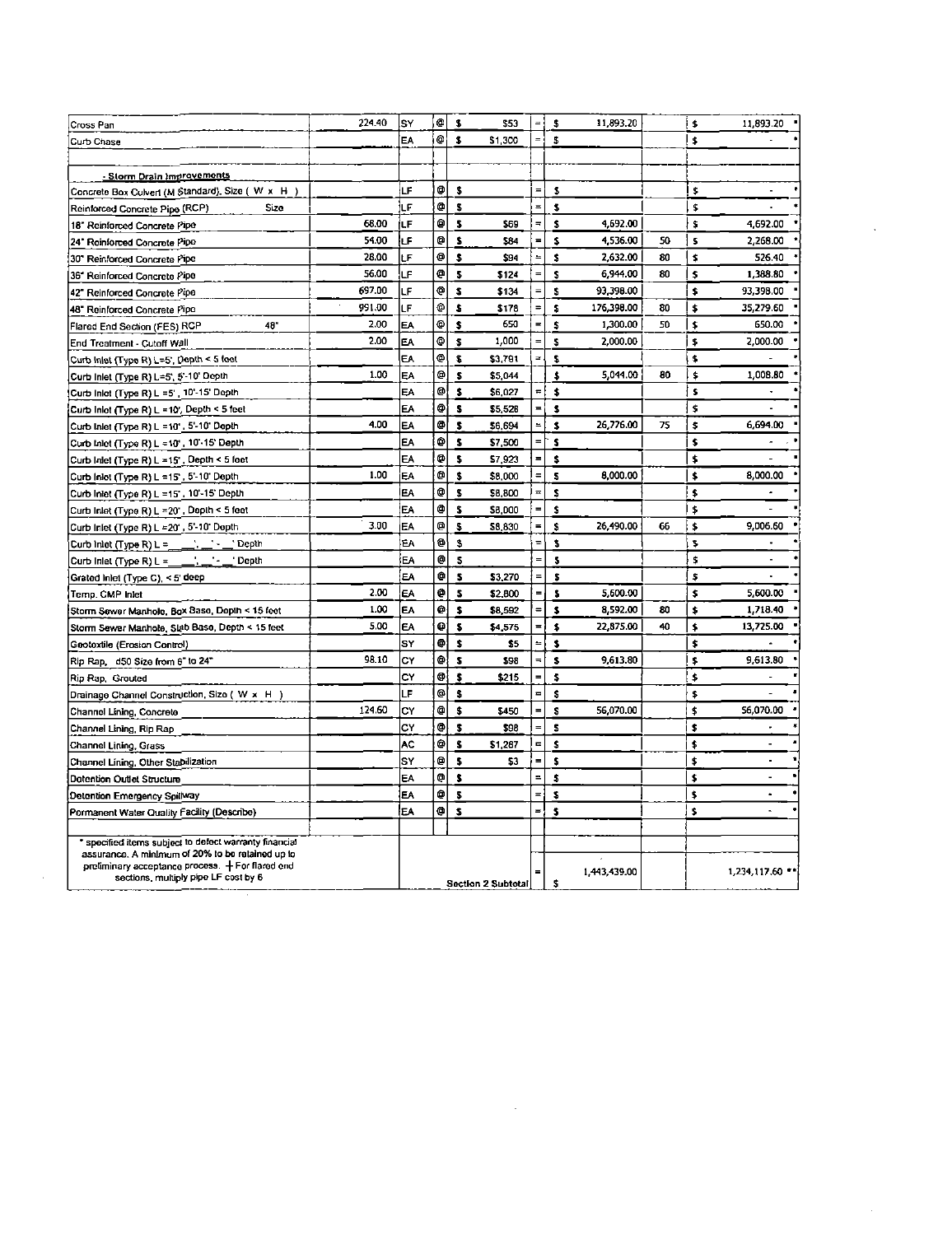| Section 3 - Common Development Improvements<br>(Private or District)***                                           | Quantity | Units |           |                  | Price                |                |             |              | $\gamma_0$<br>Complet |                       | Remaining      |
|-------------------------------------------------------------------------------------------------------------------|----------|-------|-----------|------------------|----------------------|----------------|-------------|--------------|-----------------------|-----------------------|----------------|
| - Roadway Improvements                                                                                            |          |       |           |                  |                      |                |             |              |                       |                       |                |
| (Include any applicable items from above Public                                                                   |          |       | $\bullet$ | \$               |                      |                | \$          |              |                       | \$                    |                |
| Improvements list, that are to be private and NOT                                                                 |          |       | ø         | \$               |                      |                | \$          |              |                       | \$                    | ÷              |
| maintained by El Paso County)                                                                                     |          |       | o         | \$               |                      | ÷              | \$          |              |                       | \$                    |                |
| Concrete Sidewalk (5')                                                                                            | 8,476.00 | SY    | ⊚         | \$               | \$38                 | $\equiv$       | \$          | 322,088.00   |                       | \$                    | 322,088.00     |
| Concrete Sidewalk (6")                                                                                            | 2,131.00 | S٢    | o         | \$               | \$38                 | $\equiv$       | \$          | 80,978.00    |                       | \$                    | 80,978.00      |
|                                                                                                                   |          |       | o         | \$               |                      |                | \$          |              |                       | \$                    |                |
|                                                                                                                   |          |       | ۵         | \$               |                      | $\equiv$       | \$          |              |                       | \$                    | ٠              |
| - Storm Drain Improvements                                                                                        |          |       |           |                  |                      |                |             |              |                       |                       |                |
| (Include any applicable items from above Public                                                                   |          |       | Θ         | \$               |                      | $\equiv$       | \$          |              |                       | \$                    | $\blacksquare$ |
| Improvements list, that are to be private and NOT                                                                 |          |       | Ô         | \$               |                      | $\equiv$       | \$          |              |                       | \$                    | $\sim$         |
| maintained by El Paso County)                                                                                     |          |       | ۰         | \$               |                      | $\equiv$       | \$          |              |                       | Ś                     | $\cdot$        |
| Modification to Pond E Outlet Structure                                                                           | 1.00     | LS    | ⊚         | $\ddot{\bullet}$ | 1,000                | $=$            | \$          | 1,000.00     |                       | \$                    | 1,000.00       |
|                                                                                                                   |          |       | o         | \$               |                      | ÷.             | \$          |              |                       | \$                    |                |
|                                                                                                                   |          |       | ⊚         | \$               |                      |                | \$          |              |                       | s                     | $\blacksquare$ |
|                                                                                                                   |          |       |           |                  |                      |                |             |              |                       |                       |                |
| - Water System Improvements                                                                                       |          |       |           |                  |                      |                |             |              |                       |                       |                |
| Water Main Pipo (PVC), Size 8"                                                                                    | 5,937.00 | LF    | ٥         | \$               | \$94                 |                | \$          | 558,078.00   | 40                    | \$                    | 334,846.80     |
| Water Main Pipe (PVC), Size 12*                                                                                   | 2,753.00 | LF    | Q         | \$               | \$115                | $=$            | \$          | 316,595.00   | 50                    | $\bullet$             | 158,297.50     |
| Raw Water Main Pipe (PVC), Size 14"                                                                               | 3,495.00 | LF    | ø         | \$               | \$120                | $\equiv$       | \$          | 419,400.00   |                       | \$                    | 419,400.00     |
| Raw Wator Main Pipe (PVC), Size 12"                                                                               | 5,975.00 | LF    | Φ         | \$               | \$115                | Ξ              | \$          | 687,125.00   |                       | \$                    | 687,125.00     |
| Raw Water Main Pipe (PVC), Size 6"                                                                                | 829.00   | LF    | Ф         | \$               | \$89                 | $\equiv$       | \$          | 73,781.00    |                       | s                     | 73,781.00      |
| Gate Valvos, 61                                                                                                   | 2.00     | EA    | ø         | \$               | \$1,600              |                | \$          | 3,200.00     |                       | Ś                     | 3,200.00       |
| Gate Valves, 8"                                                                                                   | 21.00    | EA    | Ó         | \$               | \$1,852              | E              | \$          | 38,892.00    | 40                    | ś                     | 23,335.20      |
| Buttorfly Valves, 12                                                                                              | 16.00    | ΕA    | ⊚         | \$               | \$2,000              | =              | \$          | 32,000.00    | 25                    | \$                    | 24,000.00      |
| Butterfly Valves, 14"                                                                                             | 3.00     | EA    | ø         | \$               | \$2,100              | $\equiv$       | \$          | 6,300.00     |                       | \$                    | 6,300.00       |
| Fire Hydront Assembly w/ all valves                                                                               | 21.00    | Ľ٨    | o         | \$               | \$6,400              | ÷              | \$          | 135,030.00   | 40                    | \$                    | 81,019.00      |
| Water Service Line Installation, including tap and valves                                                         | 222.00   | EA    | o         | \$               | 1,253                | $\equiv$       | \$          | 278,166.00   | 40                    | \$                    | 166,899.60     |
| Pump Station, complete                                                                                            | 1.00     | EA    | ø         | \$               | \$50,000             | $=$            | \$          | 100,000.00   |                       | \$                    | 100,000.00     |
| Air/Vac Valve & Vault, complete                                                                                   | 3.00     | EΑ    | Ф         | \$               | \$3,500              |                | \$          | 10,500.00    |                       | $\blacktriangleleft$  | 10.500.00      |
| - Sanitary Sower Improvements                                                                                     |          |       |           |                  |                      |                |             |              |                       |                       |                |
| Sewer Main Pipe (PVC), Size 8"                                                                                    | 7,572.00 | LF    | ⊚         | \$               | \$94                 | $\equiv$       | \$          | 711,768.00   | 45                    | \$                    | 391,472.40     |
| Sanitary Sewer Manhole, Depth < 15 feet                                                                           | 22.00    | EA    | ø         | \$               | \$4,575              | $\equiv$       | \$          | 100,650.00   | 50                    | $\blacktriangleright$ | 50,325.00      |
| Sanitary Service Line Installation, complete                                                                      | 221.00   | ĘΑ    | ø         | \$               | 1,516                | $\equiv$       | \$          | 335,036.00   | 45                    | $\bullet$             | 184,269.80     |
| Sewer Main Pipe (PVC), Size 15"                                                                                   | 446.00   | LF    | ø         | \$               | 96                   | o              | \$          | 42,816.00    | 100                   | $\ddot{\bullet}$      |                |
|                                                                                                                   |          |       |           |                  |                      |                |             |              |                       |                       |                |
| - Landscaping (If Applicable)                                                                                     |          |       |           |                  |                      |                |             |              |                       |                       |                |
| (List landscaping line items and cost - usually only in<br>case of subdivision specific condition of approval, or |          | ËA    | o         | \$               |                      | $\equiv$       | \$          |              |                       | \$                    |                |
| PUD)                                                                                                              |          | EA    | ø         | \$               |                      | $\blacksquare$ | \$          |              |                       |                       |                |
|                                                                                                                   |          | ЕA    | ø         | \$               |                      | $=$            | \$          |              |                       | \$                    | ä,             |
|                                                                                                                   |          | Ę٨    | e         | \$               |                      | -              | \$          |              |                       | \$                    |                |
|                                                                                                                   |          | EA    | o         | \$               |                      | ь              | \$          |              |                       | \$                    | ä,             |
|                                                                                                                   |          |       |           |                  |                      |                |             |              |                       |                       |                |
| ""items in this section are not subject to defect warranty<br>financial assurance                                 |          |       |           |                  |                      |                |             |              |                       |                       |                |
|                                                                                                                   |          |       |           |                  | Section 3 Subtotal = |                | $\clubsuit$ | 4,253,403.00 |                       |                       | 3,118,836.30   |

 $\mathcal{A}^{(1)}$ 

 $\mathcal{L}^{\text{max}}_{\text{max}}$  and  $\mathcal{L}^{\text{max}}_{\text{max}}$ 

 $\mathcal{L}^{\text{max}}_{\text{max}}$  and  $\mathcal{L}^{\text{max}}_{\text{max}}$ 

 $\label{eq:2.1} \frac{1}{2} \sum_{i=1}^n \frac{1}{2} \sum_{j=1}^n \frac{1}{2} \sum_{j=1}^n \frac{1}{2} \sum_{j=1}^n \frac{1}{2} \sum_{j=1}^n \frac{1}{2} \sum_{j=1}^n \frac{1}{2} \sum_{j=1}^n \frac{1}{2} \sum_{j=1}^n \frac{1}{2} \sum_{j=1}^n \frac{1}{2} \sum_{j=1}^n \frac{1}{2} \sum_{j=1}^n \frac{1}{2} \sum_{j=1}^n \frac{1}{2} \sum_{j=1}^n \frac{$ 

 $\frac{1}{\sqrt{2}}$